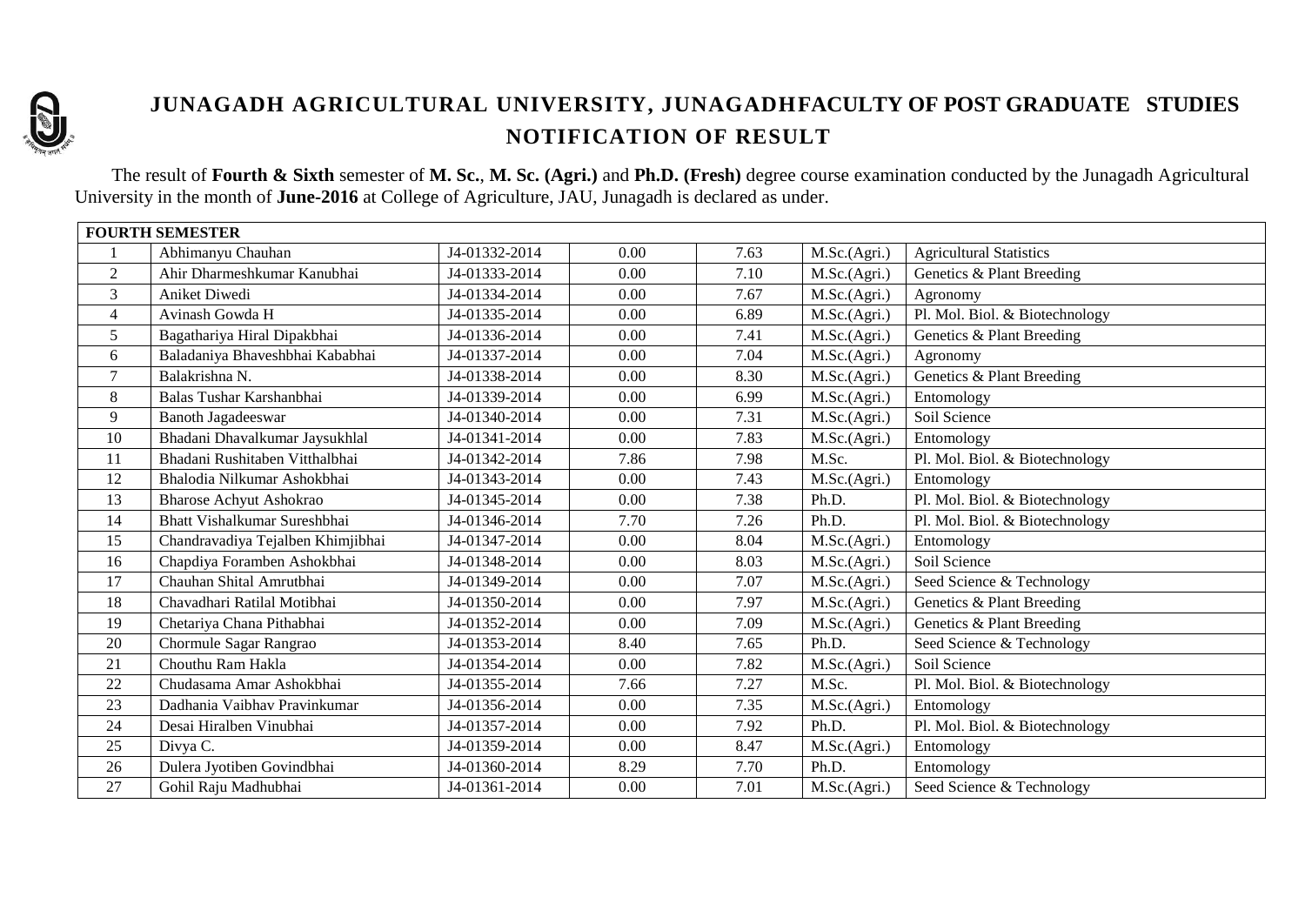| 28              | Goswami Gayatri Janakgiri           | J4-01362-2014 | 0.00 | 7.70 | M.Sc.(Agri.) | <b>Plant Pathology</b>                                             |
|-----------------|-------------------------------------|---------------|------|------|--------------|--------------------------------------------------------------------|
| 29              | Hadiya Bharatbhai Maganbhai         | J4-01363-2014 | 0.00 | 6.51 | M.Sc.(Agri.) | Soil Science                                                       |
| 30              | Hadiya Lalji Masribhai              | J4-01364-2014 | 0.00 | 6.53 | M.Sc.(Agri.) | Entomology<br>1. To clear the course(s) ENTO 513 of III Sem        |
| 31              | Hirpara Anjita Jentibhai            | J4-01365-2014 | 7.77 | 8.01 | Ph.D.        | Seed Science & Technology                                          |
| 32              | Jadeja Amardipsinh Sukhdevsinh      | J4-01366-2014 | 0.00 | 7.71 | M.Sc.(Agri.) | Soil Science                                                       |
| 33              | Jambukiya Ronakbhai Ishvarbhai      | J4-01367-2014 | 0.00 | 6.70 | M.Sc.(Agri.) | Entomology                                                         |
| 34              | Javiya Pratikkumar Pravinbhai       | J4-01368-2014 | 0.00 | 7.51 | M.Sc.(Agri.) | Agronomy                                                           |
| 35              | Jignesh Kadiyara                    | J4-01369-2014 | 0.00 | 7.36 | M.Sc.(Agri.) | Genetics & Plant Breeding                                          |
| 36              | Jogarana Mayur Rajabhai             | J4-01370-2014 | 7.79 | 7.47 | M.Sc.        | Pl. Mol. Biol. & Biotechnology                                     |
| 37              | Kachhadiya Harshita Jayeshkumar     | J4-01371-2014 | 7.64 | 7.19 | M.Sc.        | Pl. Mol. Biol. & Biotechnology                                     |
| 38              | Kaneria Sagar Chandubhai            | J4-01372-2014 | 0.00 | 7.76 | M.Sc.(Agri.) | Soil Science                                                       |
| 39              | Kantariya Jagdishbhai Karshanbhai   | J4-01373-2014 | 0.00 | 8.06 | M.Sc.(Agri.) | Agronomy                                                           |
| 40              | Karangia Naran Kesurbhai            | J4-01374-2014 | 0.00 | 6.79 | M.Sc.(Agri.) | Agronomy                                                           |
| 41              | Kavar Nikunjkumar Rameshbhai        | J4-01375-2014 | 0.00 | 7.08 | M.Sc.(Agri.) | Soil Science                                                       |
| 42              | Kher Udaysinh Arjunbhai             | J4-01376-2014 | 0.00 | 6.71 | M.Sc.(Agri.) | Agronomy                                                           |
| 43              | Khorajiya Mahammadhusen Talibali    | J4-01377-2014 | 0.00 | 8.41 | Ph.D.        | <b>Agricultural Economics</b>                                      |
| $44$            | Khunt Ankitkumar Rameshbhai         | J4-01378-2014 | 0.00 | 7.83 | M.Sc.(Agri.) | <b>Plant Pathology</b>                                             |
| 45              | Kuldeep                             | J4-01380-2014 | 0.00 | 7.64 | M.Sc.(Agri.) | Agronomy                                                           |
| 46              | Ladumor Jagadish Govindbhai         | J4-01381-2014 | 0.00 | 6.86 | M.Sc.(Agri.) | Soil Science                                                       |
| 47              | Mahendra Choudhary                  | J4-01382-2014 | 0.00 | 7.11 | M.Sc.(Agri.) | Agronomy                                                           |
| 48              | Makwana Akashkumar Bhupatrai        | J4-01383-2014 | 0.00 | 6.59 | M.Sc.(Agri.) | Entomology<br>1. To clear the course(s) ENTO 513 of III Sem        |
| 49              | Makwana Nileshkumar Dayabhai        | J4-01384-2014 | 7.25 | 7.71 | Ph.D.        | Agronomy                                                           |
| 50              | Marviya Prashantkumar Bhagvanjibhai | J4-01385-2014 | 7.64 | 7.90 | Ph.D.        | <b>Agricultural Statistics</b>                                     |
| 51              | Murlidhar Meena                     | J4-01387-2014 | 0.00 | 8.09 | Ph.D.        | <b>Agricultural Economics</b>                                      |
| 52              | Nandha Abhijeeta Kiritbhai          | J4-01389-2014 | 8.45 | 7.32 | Ph.D.        | Pl. Mol. Biol. & Biotechnology                                     |
| 53              | Pala Abhay Bharatkumar              | J4-01390-2014 | 7.57 | 7.24 | M.Sc.        | Pl. Mol. Biol. & Biotechnology                                     |
| 54              | Pansuria Kruti Chimanlal            | J4-01392-2014 | 7.51 | 7.00 | M.Sc.        | Pl. Mol. Biol. & Biotechnology                                     |
|                 | Parmar Sujataben Jamanbhai          | J4-01393-2014 | 0.00 | 6.74 | Ph.D.        | <b>Agricultural Extension</b>                                      |
| 55              |                                     |               |      |      |              | 1. To clear the course(s) Ag Extn 691 & Ag. Econ.<br>692 of IV Sem |
| 56              | Patel Raziyabanu Iqbalbhai Isa      | J4-01396-2014 | 0.00 | 8.20 | M.Sc.(Agri.) | <b>Agricultural Extension</b>                                      |
| 57              | Patil Abhinandan Suresh             | J4-01397-2014 | 8.00 | 8.30 | Ph.D.        | Agronomy                                                           |
| 58              | Rahul Rammani Tripathi              | J4-01400-2014 | 8.07 | 7.74 | M.Sc.        | Pl. Mol. Biol. & Biotechnology                                     |
| $\overline{59}$ | Raiyani Gaurang Dhirajlal           | J4-01401-2014 | 8.36 | 8.02 | Ph.D.        | Genetics & Plant Breeding                                          |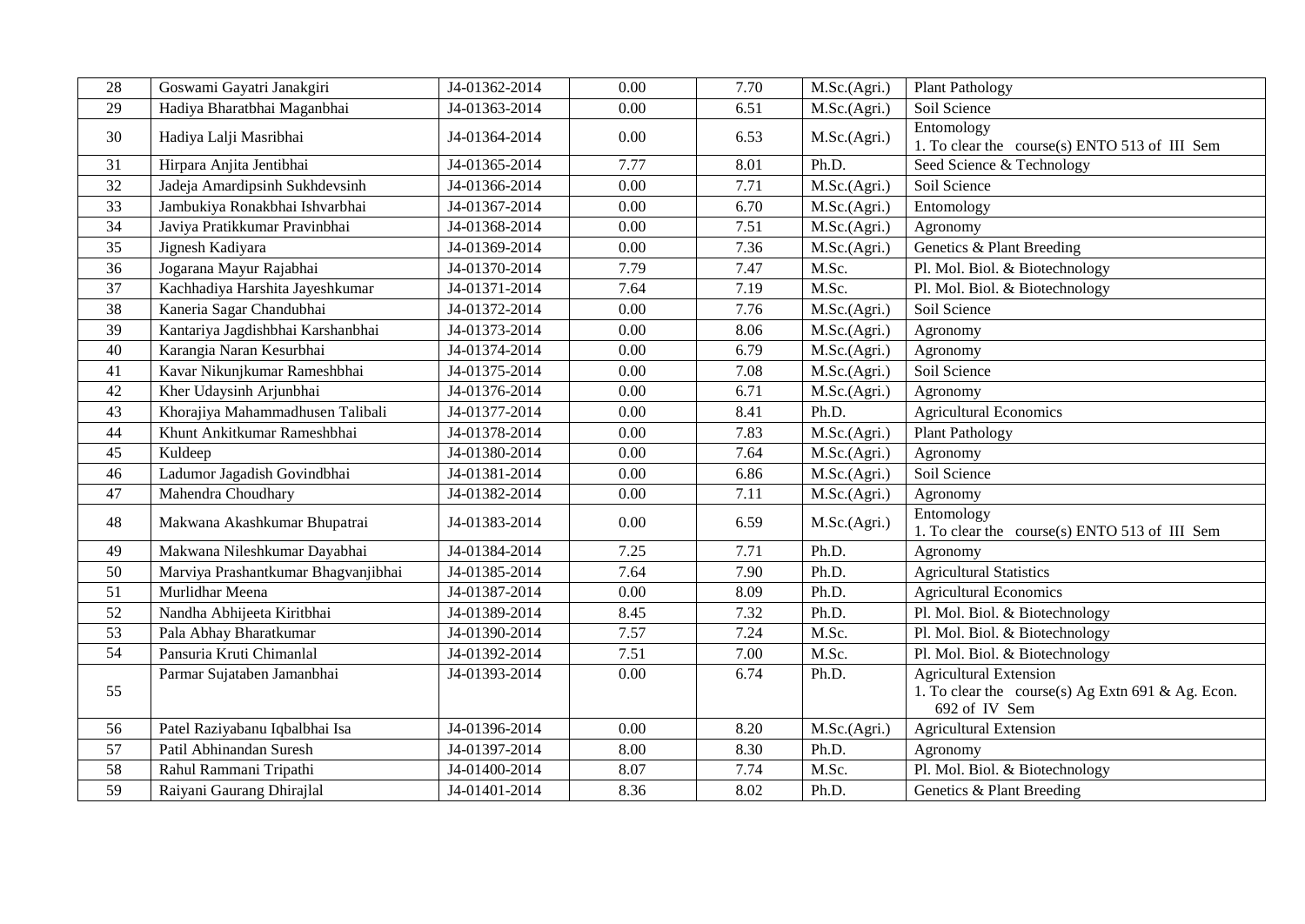| 60 | Rajput Rudradatsinh Pratapsinh  | J4-01403-2014 | 0.00 | 7.58 | M.Sc.(Agri.) | <b>Agricultural Extension</b>  |
|----|---------------------------------|---------------|------|------|--------------|--------------------------------|
| 61 | Rakesh Nogiya                   | J4-01404-2014 | 0.00 | 7.60 | M.Sc.(Agri.) | Pl. Mol. Biol. & Biotechnology |
| 62 | Ranoliya Pratikkuumar Dhirajlal | J4-01406-2014 | 0.00 | 6.66 | M.Sc.(Agri.) | Genetics & Plant Breeding      |
| 63 | Rathwa Mineshbhai Gamjibhai     | J4-01408-2014 | 0.00 | 6.77 | M.Sc.(Agri.) | Entomology                     |
| 64 | Raval Dilipkumar Tejabhai       | J4-01409-2014 | 0.00 | 6.96 | M.Sc.(Agri.) | Entomology                     |
| 65 | Ravindrakumar Vijaykumar Baria  | J4-01410-2014 | 7.61 | 7.63 | M.Sc.        | Pl. Mol. Biol. & Biotechnology |
| 66 | Reginah Pheirim                 | J4-01411-2014 | 0.00 | 7.78 | M.Sc.(Agri.) | Genetics & Plant Breeding      |
| 67 | Sabhaya Ankit Gordhan           | J4-01412-2014 | 0.00 | 7.37 | M.Sc.(Agri.) | <b>Agricultural Statistics</b> |
| 68 | Saradhara Akash Dineshbhai      | J4-01413-2014 | 0.00 | 7.37 | M.Sc.(Agri.) | <b>Agricultural Extension</b>  |
| 69 | Saranya R.                      | J4-01414-2014 | 0.00 | 8.62 | M.Sc.(Agri.) | <b>Plant Pathology</b>         |
| 70 | Savaliya Nayanaben Vinubhai     | J4-01415-2014 | 0.00 | 8.37 | M.Sc.(Agri.) | Agronomy                       |
| 71 | Shefalee Kishorebhai Parmar     | J4-01416-2014 | 7.66 | 7.18 | M.Sc.        | Pl. Mol. Biol. & Biotechnology |
| 72 | Solanki Jignasa Nathabhai       | J4-01417-2014 | 0.00 | 7.89 | M.Sc.(Agri.) | Agronomy                       |
| 73 | Suhail Ahmad A. Hakeem          | J4-01418-2014 | 0.00 | 8.28 | Ph.D.        | Pl. Mol. Biol. & Biotechnology |
| 74 | Suresh Kumar Bagra              | J4-01420-2014 | 0.00 | 6.71 | M.Sc.(Agri.) | Genetics & Plant Breeding      |
| 75 | Timbadiya Priyanka Nileshbhai   | J4-01421-2014 | 0.00 | 7.77 | Ph.D.        | Biochemistry                   |
| 76 | Tulsani Nilam Jethalal          | J4-01422-2014 | 0.00 | 8.28 | Ph.D.        | Pl. Mol. Biol. & Biotechnology |
| 77 | Umretiya Nimita Girishkumar     | J4-01423-2014 | 0.00 | 8.33 | Ph.D.        | Pl. Mol. Biol. & Biotechnology |
| 78 | Vaishnav Nilesh Mansukhbhai     | J4-01424-2014 | 0.00 | 8.00 | M.Sc.(Agri.) | Genetics & Plant Breeding      |
| 79 | Vaja Arpanaben Devabhai         | J4-01425-2014 | 0.00 | 7.61 | M.Sc.(Agri.) | Seed Science & Technology      |
| 80 | Vamja Amitkumar Shantilal       | J4-01427-2014 | 0.00 | 7.29 | M.Sc.(Agri.) | Plant Pathology                |
| 81 | Vekariya Pinalben Vallabhbhai   | J4-01429-2014 | 0.00 | 7.71 | M.Sc.(Agri.) | <b>Plant Pathology</b>         |
| 82 | Vinotha B.                      | J4-01430-2014 | 0.00 | 8.83 | M.Sc.(Agri.) | Soil Science                   |
| 83 | Vipen Bhadu                     | J4-01431-2014 | 0.00 | 7.61 | M.Sc.(Agri.) | Agronomy                       |
| 84 | Virani Maulikkumar Balubhai     | J4-01432-2014 | 0.00 | 7.66 | M.Sc.(Agri.) | Genetics & Plant Breeding      |
| 85 | Vora Zarna Narendrabhai         | J4-01433-2014 | 0.00 | 7.67 | M.Sc.(Agri.) | Genetics & Plant Breeding      |
| 86 | Wadaskar Pankaj Shankarrao      | J4-01434-2014 | 8.15 | 7.68 | Ph.D.        | Entomology                     |
| 87 | Warwate Sunil Indrajit          | J4-01435-2014 | 0.00 | 7.66 | M.Sc.(Agri.) | Biochemistry                   |
| 88 | Yusufzai Sana Aftabkhan         | J4-01436-2014 | 0.00 | 7.20 | M.Sc.(Agri.) | Genetics & Plant Breeding      |
| 89 | Zala Ishitaben Mansing          | J4-01437-2014 | 0.00 | 7.48 | M.Sc.(Agri.) | Seed Science & Technology      |
| 90 | Zala Mohitkumar Jaysinhbhai     | J4-01438-2014 | 0.00 | 7.54 | M.Sc.(Agri.) | Agronomy                       |